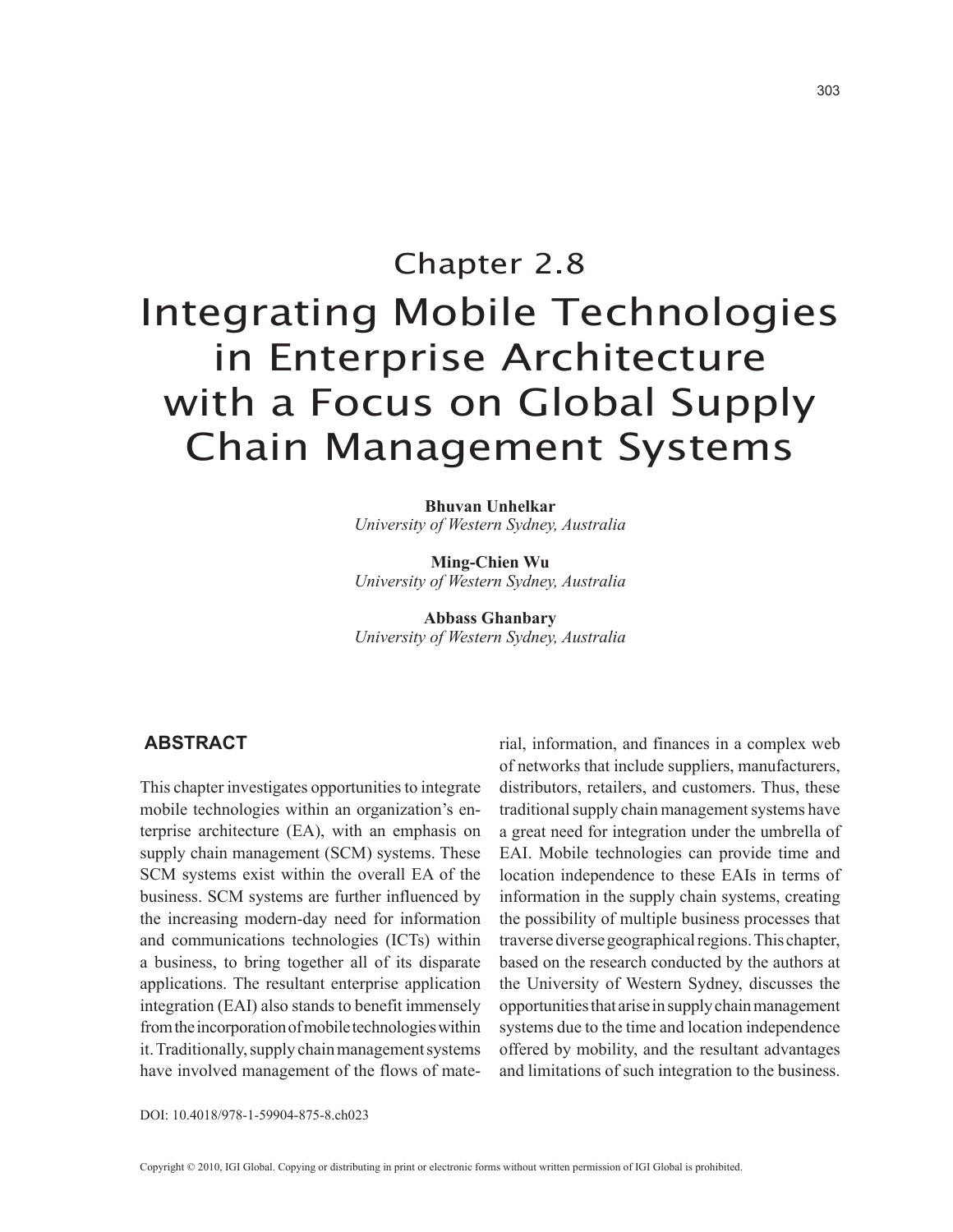## **INTRODUCTION**

A business enterprise uses a suite of different software applications to fulfill its various activities. These systems include supply chain management (SCM) systems, customer relationship management (CRM) systems, enterprise resource planning (ERP) systems, business intelligence (BI) systems, and other supporting financial and business systems. These enterprise systems do not operate in isolation. In fact, each of these systems depends on other systems, as well as large amounts of data in the background, to fulfill their own requirements. Specifically, supply chain management systems involve management of the flows of materials, information, and finance in a complex web of networks that include suppliers, manufacturers, distributors, retailers, and customers. The complexity of an SCM system requires it, as per Poirier (1999), to offer the right combination of data, products, and services to customers at the right time, right place, and right price. With rapidly increasing Internet access and business-to-business (B2B) connectivity, users of SCM are able to get their information needs easily—leading to what can be called electronic supply chain management (E-SCM) systems. E-SCM (Internet-based) systems are integrated together with all other enterprise applications, resulting in a comprehensive enterprise architecture (EA). Such an EA delivers the company a competitive advantage by opening up opportunities to streamline processes, reduce costs, increase customer satisfaction, and enable thorough strategic planning (Unhelkar & Lan, 2006). In today's modern business environment, it is important to further extend the advantages by incorporating wireless technologies and handheld devices in the organization's overall enterprise architecture. As Barnes (2002) mentions, the impact of wireless telecommunication on the Internet has taken a new turn. We use the mobile technology application for communications, working, banking, and shopping. The "time and location" independence provided by mobile technologies leads us into the era of mobile supply chain management (M-SCM) systems. It is important to understand these M-SCM systems within the context of the overall enterprise architecture. This chapter starts with a brief review of enterprise architecture and the issues related to enterprise application integration (EAI). This is followed by an understanding of the traditional SCM systems, together with the study of mobile technologies and applications. The chapter then describes the details of E-SCM and M-SCM. Finally, an outline of a model for integration of mobile technologies with SCM processes is then presented, together with its advantages and limitations.

## **ENTERPRISE ARCHITECTURE**

An enterprise architecture represents the enterprise's key business, information, application, and technology strategies, and their impact on business functions and processes. EA consists of four key components: enterprise business architecture (EBA), enterprise information architecture (EIA), enterprise solution architecture (ESA), and enterprise technology architecture (ETA). The overall EA comprises software systems that may have been created using different programming languages and databases, and may be operating on different technology platforms. Figure 1 presents how EA is composed of different enterprise systems. However, Figure 1 also shows that users of the system want to see a unified view of the EA. This need for a unified view requires the enterprise to bring these various applications together, in an integrated fashion, resulting in enterprise application integration.

An enterprise business architecture that defines the enterprise business model and process cycles and timing also shows what functions should be integrated into the system. The enterprise information architecture focuses on which data and the corresponding data model should be integrated